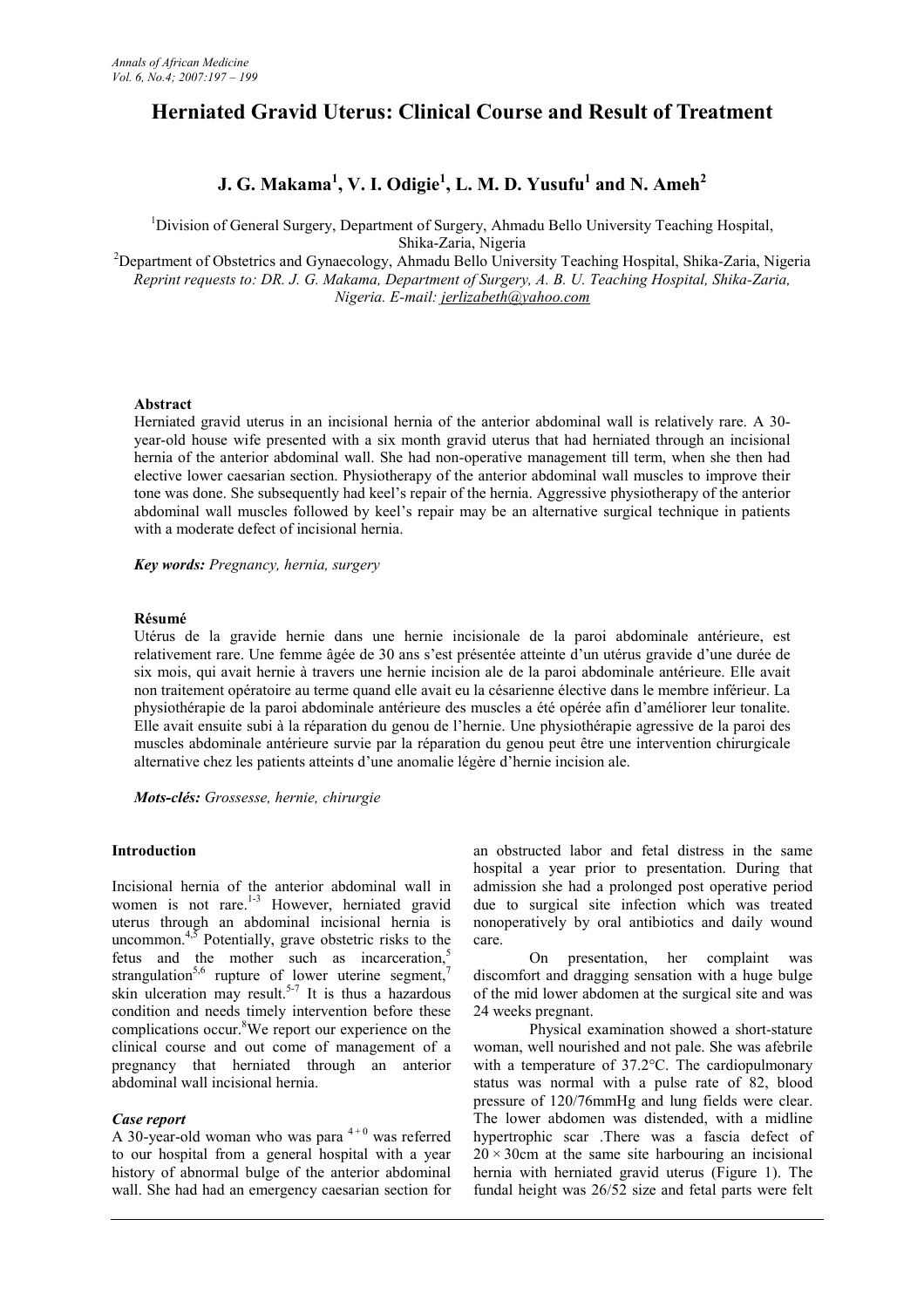through the defect on the anterior abdominal wall.

Hemogram and urine examination were normal. Pelvic ultrasonography revealed the uterus to have herniated in the incisional hernia and a single live fetus in longitudinal lie with a normal situated placenta. The abdominal discomfort and dragging sensation necessitated hospital bed rest. She was monitored for daily fetal movement and heart rate with a fetoscope and weekly ultrasound until 38th week gestation when satisfactory growth had occurred. She consented to elective lower segment caesarian section with bilateral tubal ligation, which was effected. She was delivered of a live female baby weighing 3.0kg. The lateral walls of the uterus were very adherent to the neck of the hernia and the anterior abdominal wall muscles were flabby and so repair of the hernia was not feasible at that time. Post operatively both mother and child did well and were discharged to the surgical follow up clinic. In the surgical outpatient Department, she had aggressive physiotherapy of the anterior abdominal wall muscles for 6 months following which the muscles regained good tone and strength. Subsequently, she had Keel's repair of the hernia, did well post operatively and went home on the 10th postoperative day. On follow up after 4 months of discharge she had no complaint and was doing well.

**Figure 1.** Incisional hernia with a herniated gravid uterus



#### **Discussion**

The incidence of anterior abdominal wall incisional hernia varies between 5%-15%<sup>1,2,4</sup> while caesarian section accounts for  $3.1\%$ <sup>1,5,8</sup> The presence of a 3. pregnant uterus in an anterior abdominal wall incisional hernia may pose a serious obstetric situation necessitating emergency reduction.<sup>5,9</sup> Herniated gravid uterus may cause ulceration on anterior abdominal wall, pre term labor,<sup>2</sup> intra uterine growth restriction, accidental hemorrhage,

strangulation, intrauterine fetal death, rupture of the lower uterine segment, post partum hemorrhage, dysfunctional labor, all of which are possible complications.<sup>2,5,8,10,11</sup> The patient in this report did not have any of these complications, probably because she presented early in pregnancy and had the chance to be managed properly.

The management of incisional hernia in pregnancy is mainly conservative.<sup>5,12</sup> The uncertainty about wound integrity of anterior abdominal wall and uterus during vaginal birth in these patients with a previous caesarian section has lead most obstetricians to favor an elective caesarian section as the safest mode of delivery.<sup>5</sup>Our patient had an elective lower segment caesarian section. Post partum elective herniorrhaphy is usually the norm.<sup>2</sup> This is because overstretched abdominal wall may interfere with proper repair and associated risk of wound disruption and infections may be high.<sup>8</sup> However, incarceration or burst abdomen will necessitate an antenatal herniorrhraphy.

Hernia repair can be done during the operation of caesarian section, if patient is fit, while delayed mesh repair after  $6-8$  weeks<sup>5</sup> is another option. However, in regions with scarce medical facilities and a huge defect, keel's repair may be offered as an alternative method after an aggressive physiotherapy of the abdominal wall muscles. Little has been reported about the fate of the abdominal wall subjected to further pregnancies following repair of ventral hernias.<sup>2,13</sup> However, this patient consented to bilateral tubal ligation because she was multiparous and did not wish to undergo any more psychosocial trauma of pregnancy, so she is unlikely to become pregnant again.

## *Conclusion*

Herniated gravid uterus in an incisional hernia sac is a delayed but rare complication of an abdominal wall closure especially in women of child bearing age; aggressive physiotherapy of the anterior abdominal wall muscles and then keel's repair is an alternative surgical technique for such wide defects in developing countries.

#### **References**

- 1. O'Dwyer PJ, Courtney CA. Factors involved in abdominal wall closure and subsequent incisional hernia. Surgeon. 2003;1:17-22.
- 2. Dare O, Lawal OO. Experience with 29 cases of female ventral incisional hernia in Ile Ife, Nigeria. Int J Gynaecol Obstet. 1991;36:29-32.
- 3. Yusufu LMD, Odigie VI. Incisional hernia. Trop Doct. 2004;34:62.
- 4. Sahul A, Bupathy A. Evisceration of pregnant uterus through incisional hernia site. J Obstet Gynaecol Res. 2006;32:338-340.
- 5. Rao Radha S, Shankaregowda HS. A case of herniated gravid uterus through a laparatomy